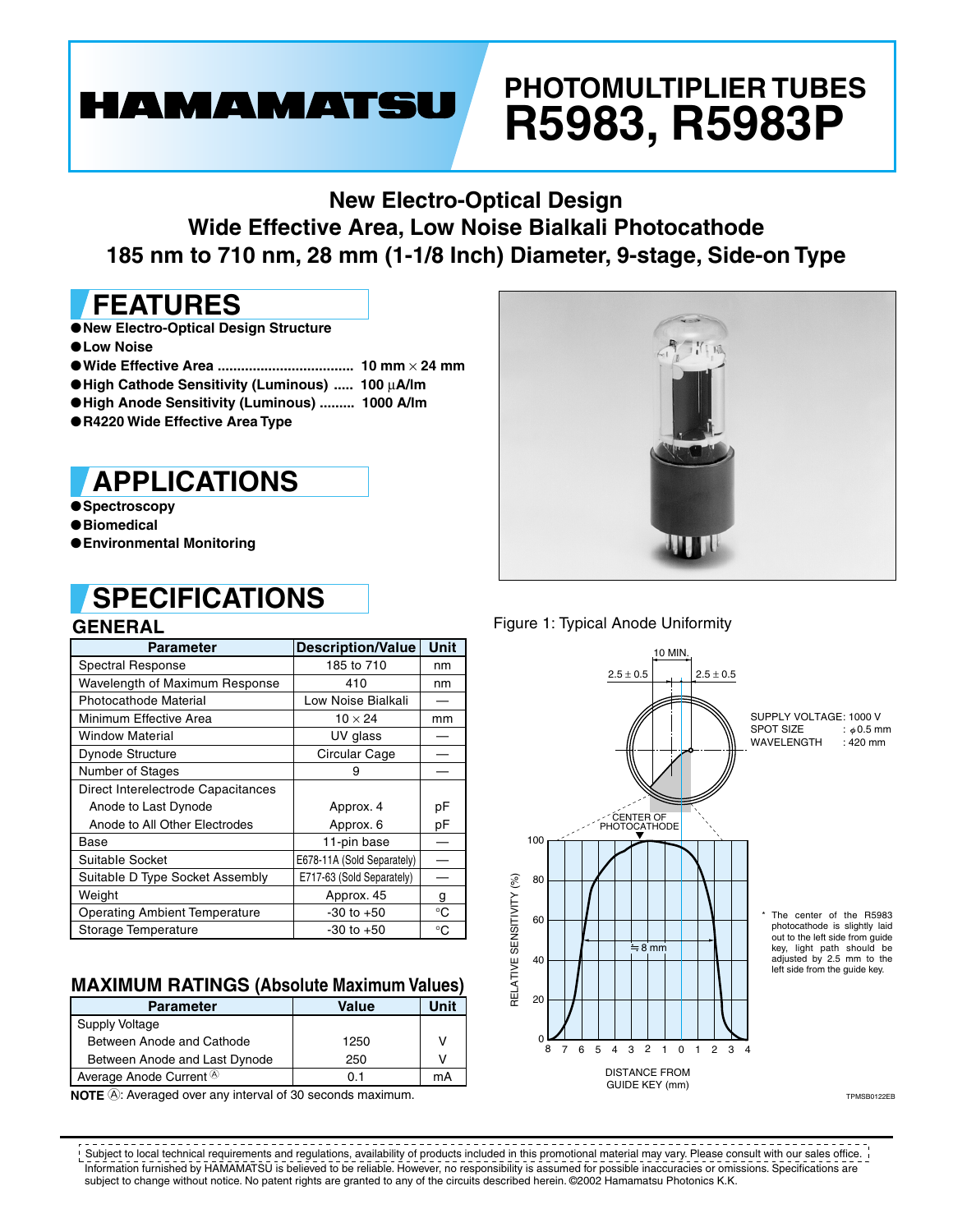| CHARACTERISTICS (at 25 °C)                                                                                                                                       |      | R5983<br>for General Purpose                 |        |      | <b>R5983P</b><br>for Photon Counting         |      |                            |
|------------------------------------------------------------------------------------------------------------------------------------------------------------------|------|----------------------------------------------|--------|------|----------------------------------------------|------|----------------------------|
| <b>Parameter</b>                                                                                                                                                 | Min. | Typ.                                         | Max.   | Min. | Typ.                                         | Max. | <b>Unit</b>                |
| Cathode Sensitivity<br>Quantum Efficiency at 320 nm (Peak)<br>Luminous <sup>A</sup><br>Radiant at 410 nm (Peak)<br>Blue Sensitivity Index (CS 5-58) <sup>B</sup> | 60   | 23<br>100<br>70<br>8.0                       |        | 60   | 23<br>100<br>70<br>8.0                       |      | $\%$<br>$\mu$ A/Im<br>mA/W |
| <b>Anode Sensitivity</b><br>Luminous <sup>C</sup><br>Radiant at 410 nm<br>Gain <sup>C</sup>                                                                      | 500  | 1000<br>$7.0 \times 10^5$<br>$1 \times 10^7$ | —<br>— | 500  | 1000<br>$7.0 \times 10^5$<br>$1 \times 10^7$ |      | A/m<br>A/W                 |
| Anode Dark Current D<br>After 30 minute Storage in the Darkness<br>Anode Dark Counts E                                                                           |      | 0.2                                          | 2.0    |      | 10                                           | 50   | nA<br>$S-1$                |
| ENI (Equivalent Noise Input) F                                                                                                                                   |      | $3.6 \times 10^{-17}$                        |        |      | $3.6 \times 10^{-17}$                        | —    | W                          |
| Time Response<br>Anode Pulse Rise Time G<br>Electron Transit Time <sup>H</sup>                                                                                   |      | 2.2<br>22                                    |        |      | 2.2<br>22                                    |      | ns<br>ns                   |
| Anode Current Stability J<br><b>Current Hysteresis</b><br><b>Voltage Hysteresis</b>                                                                              |      | 0.1<br>1.0                                   |        |      | 0.1<br>1.0                                   |      | $\%$<br>$\%$               |

#### **NOTES**

- A: The light source is a tungsten filament lamp operated at a distribution temperature of 2856 K. Supply voltage is 100 volts between the cathode and all other electrodes connected together as anode.
- B: The value is cathode output current when a blue filter(Corning CS 5-58 polished to 1/2 stock thickness) is interposed between the light source and the tube under the same condition as Note A.
- C: Measured with the same light source as Note A and with the anode-tocathode supply voltage and voltage distribution ratio shown in Table 1 below.
- D: Measured with the same supply voltage and voltage distribution ratio as Note C after removal of light.
- E: Measured at the voltage producing the gain of  $1 \times 10^6$ .
- F: ENI is an indication of the photon-limited signal-to-noise ratio. It refers to the amount of light in watts to produce a signal-to-noise ratio of unity in the output of a photomultiplier tube.

$$
ENI = \frac{\sqrt{2q \cdot Idb \cdot G \cdot \Delta f}}{S}
$$

- where  $q =$  Electronic charge (1.60  $\times$  10<sup>-19</sup> coulomb).
	- ldb = Anode dark current (after 30 minute storage) in amperes.  $G =$ Gain.
		- ∆f = Bandwidth of the system in hertz. 1 hertz is used.
		- S = Anode radiant sensitivity in amperes per watt at the wave length of peak response.
- G: The rise time is the time for the output pulse to rise from 10 % to 90 % of the peak amplitude when the whole photocathode is illuminated by a delta function light pulse.
- H: The electron transit time is the interval between the arrival of delta function light pulse at the entrance window of the tube and the time when the anode output reaches the peak amplitude. In measurement, the whole photocathode is illuminated.

J: Hysteresis is temporary instability in anode current after light and voltage are applied.



(1)Current Hysteresis

The tube is operated at 750 volts with an anode current of 1 micro-ampere for 5 minutes. The light is then removed from the tube for a minute. The tube is then re-illuminated by the previous light level for a minute to measure the variation.

#### (2)Voltage Hysteresis

The tube is operated at 300 volts with an anode current of 0.1 micro-ampere for 5 minutes. The light is then removed from the tube and the supply voltage is quickly increased to 800 volts. After a minute, the supply voltage is then reduced to the previous value and the tube is re-illuminated for a minute to measure the variation.

#### **Table 1: Voltage Distribution Ratio**

| Electrode             |  |  |  |  |  | Dy1 Dy2 Dy3 Dy4 Dy5 Dy6 Dy7 Dy8 Dy9 |  |  |  |  |
|-----------------------|--|--|--|--|--|-------------------------------------|--|--|--|--|
| Distribution<br>Ratio |  |  |  |  |  |                                     |  |  |  |  |

SuppIy Voltage : 1000 V dc

K : Cathode, Dy : Dynode, P : Anode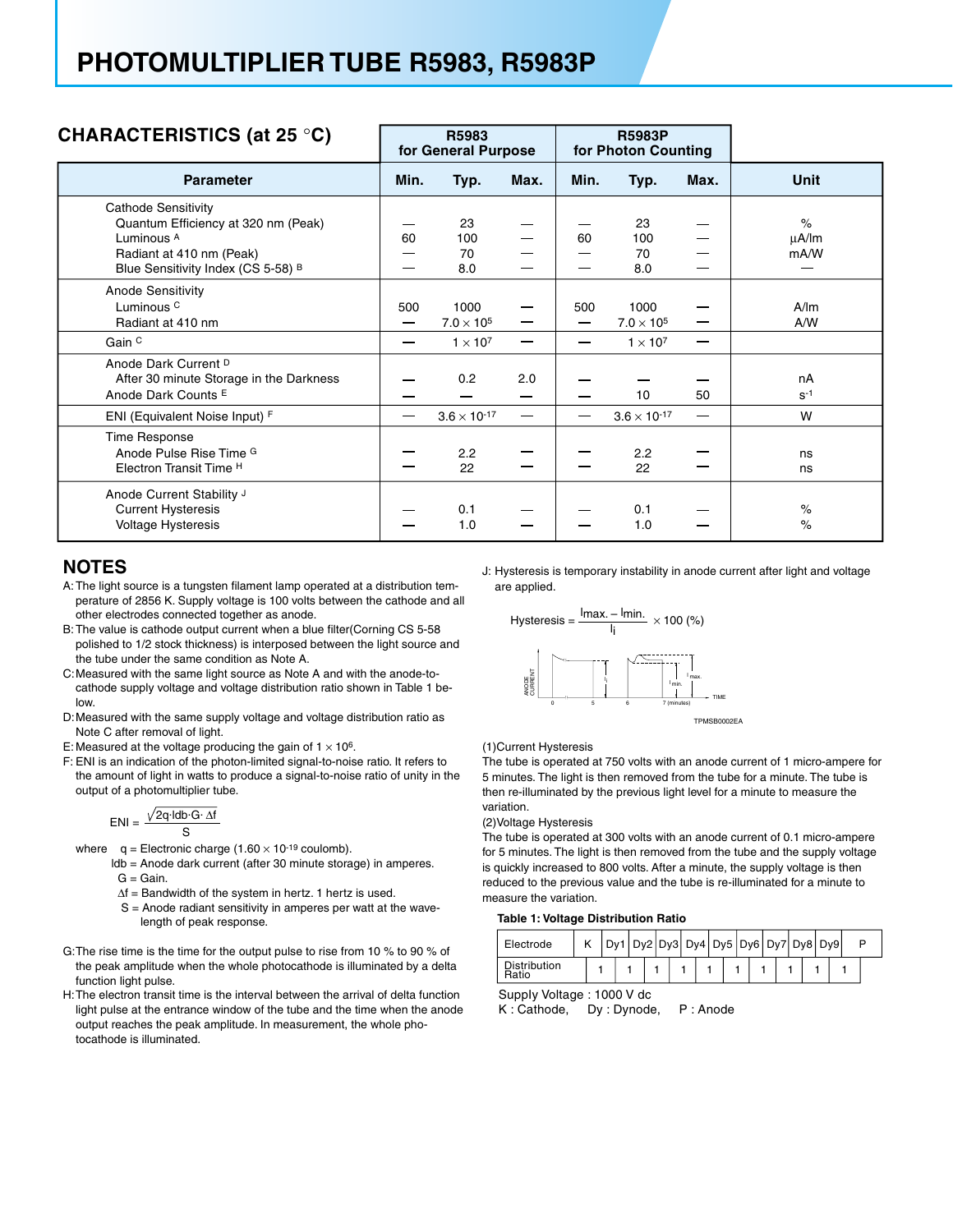IAMAMATS

















CHANNEL NUMBER (CH)